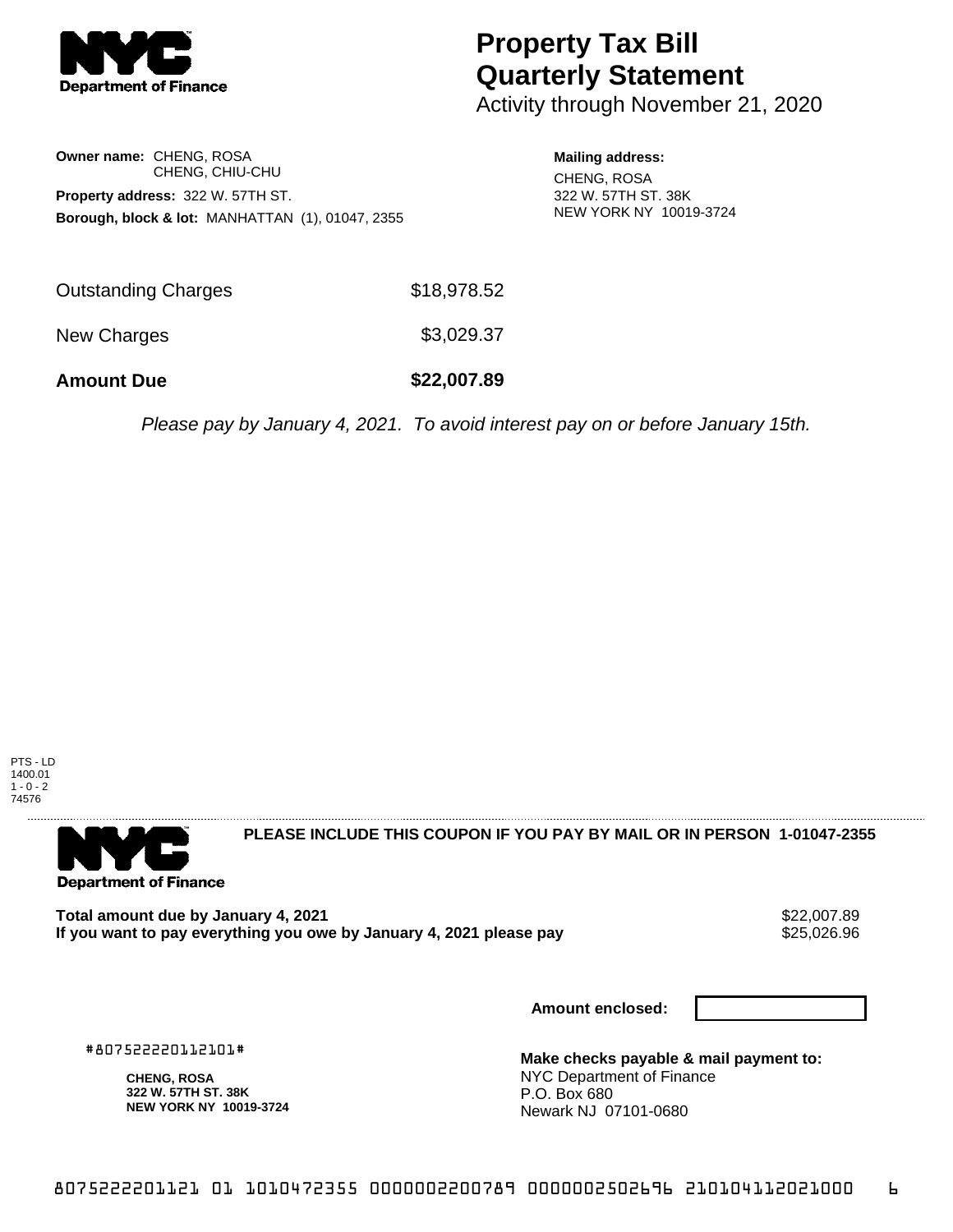

| <b>Billing Summary</b>                                                     | <b>Activity Date Due Date</b>           | Amount       |
|----------------------------------------------------------------------------|-----------------------------------------|--------------|
| Outstanding charges including interest and payments                        |                                         | \$18,978.52  |
| Finance-Property Tax                                                       | 01/01/2021                              | \$3,132.85   |
| Adopted Tax Rate                                                           |                                         | $$-103.48$   |
| <b>Total amount due</b>                                                    |                                         | \$22,007.89  |
| <b>Tax Year Charges Remaining</b>                                          | <b>Activity Date</b><br><b>Due Date</b> | Amount       |
| Finance-Property Tax                                                       | 04/01/2021                              | \$3,132.85   |
| <b>Adopted Tax Rate</b>                                                    |                                         | $$-103.48$   |
| Total tax year charges remaining                                           |                                         | \$3,029.37   |
| If you want to pay everything you owe by January 4, 2021 please pay        |                                         | \$25,026.96  |
| If you pay everything you owe by January 4, 2021, you would save:          |                                         | \$10.30      |
| How We Calculated Your Property Tax For July 1, 2020 Through June 30, 2021 |                                         |              |
|                                                                            | Overall                                 |              |
| Tax class 2 - Residential More Than 10 Units                               | <b>Tax Rate</b>                         |              |
| Original tax rate billed                                                   | 12.4730%                                |              |
| New Tax rate                                                               | 12.2670%                                |              |
| <b>Estimated Market Value \$244,914</b>                                    |                                         |              |
|                                                                            |                                         | <b>Taxes</b> |
| <b>Billable Assessed Value</b>                                             | \$100,468                               |              |
| <b>Taxable Value</b>                                                       | \$100,468 x 12.2670%                    |              |
| <b>Tax Before Abatements and STAR</b>                                      | \$12,324.44                             | \$12,324.44  |
| Annual property tax                                                        |                                         | \$12,324.44  |
| Original property tax billed in June 2020                                  |                                         | \$12,531.40  |
| <b>Change In Property Tax Bill Based On New Tax Rate</b>                   |                                         | $$-206.96$   |

**NEW LAW:** To learn about Local Law 147, which requires residential buildings with three or more units to create a policy on smoking and share it with current and prospective tenants, visit www.nyc.gov/health/tobaccocontrol.

## **Home banking payment instructions:**

- 1. **Log** into your bank or online bill pay website.
- 2. **Add** the new payee: NYC DOF Property Tax. Enter your account number, which is your boro, block and lot, as it appears here: 1-01047-2355 . You may also need to enter the address for the Department of Finance. The address is P.O. Box 680, Newark NJ 07101-0680.
- 3. **Schedule** your online payment using your checking or savings account.

## **Did Your Mailing Address Change?**

If so, please visit us at **nyc.gov/changemailingaddress** or call **311.**

When you provide a check as payment, you authorize us either to use information from your check to make a one-time electronic fund transfer from your account or to process the payment as a check transaction.